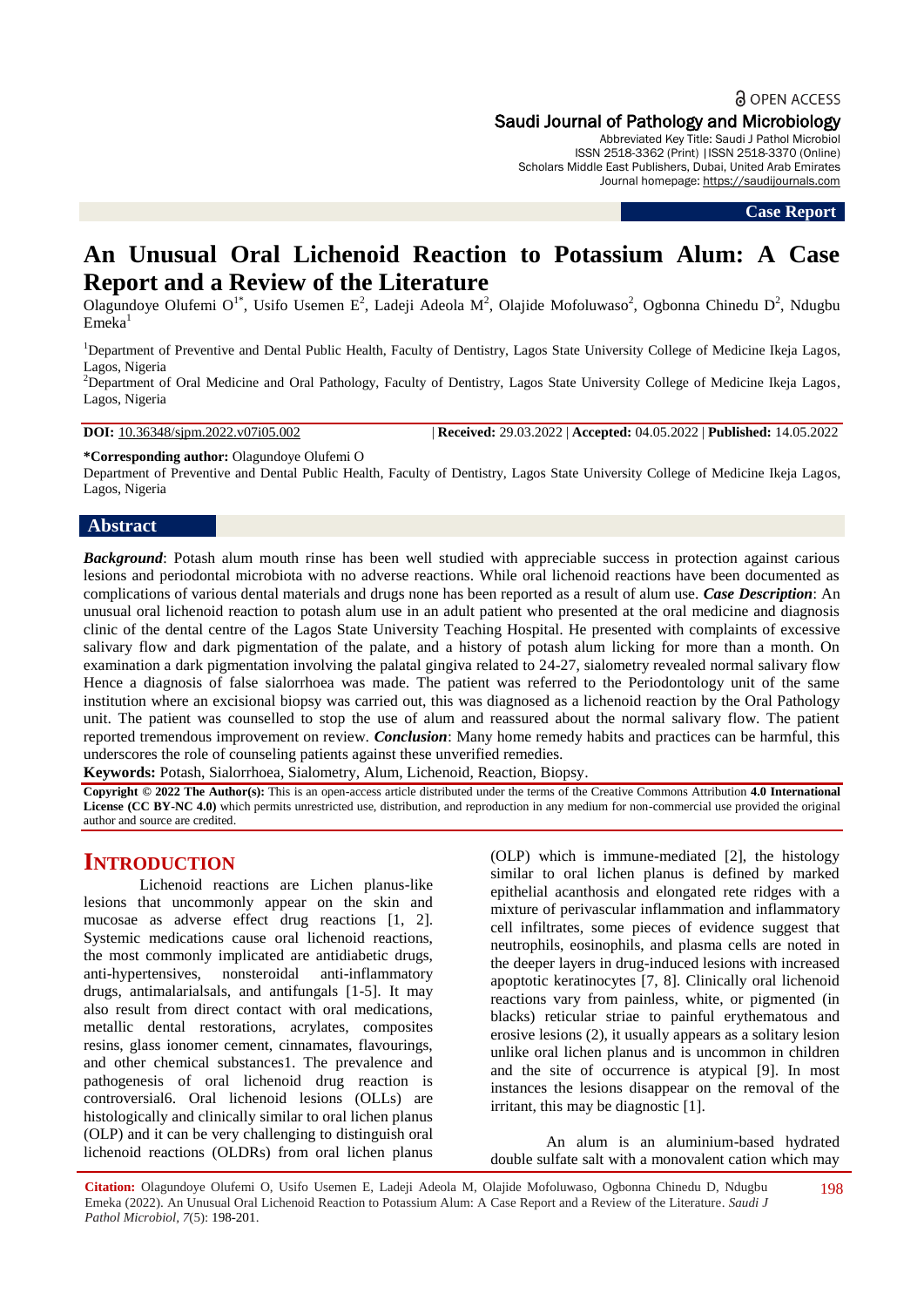be potassium, sodium, or ammonium which determines the nomenclature [10]. Potassium alum, with the formula  $KAI(SO<sub>4</sub>)<sub>2</sub>·12H<sub>2</sub>O$  is the most common. Sometimes the aluminium is replaced by chromium (III), or the sulfur is replaced by selenium, the commonest of these is chrome alum  $KCr(SO<sub>4</sub>)<sub>2</sub>·12H<sub>2</sub>O$ . (10). Papermaker's alum which is aluminium sulfate  $Al_2(SO4)_3 \cdot nH_2O$  is used industrially for flocculation while aluminium hydroxide gel is used medically as a vaccine adjuvant [11]. Alum-containing mouthrinses have been reported to reduce caries incidence and periodontal diseases in several studies, they however reported no side effects [12-15].

This article is a report on a case of pigmented oral lichenoid reaction resulting from the topical use of Potassium alum in an adult Nigerian.

#### **CASE REPORT**

A 66-year-old Nigerian, a Yoruba Christian clergyman presented in the Oral diagnosis clinic of the dental centre of the Lagos State University Teaching Hospital Ikeja Lagos Nigeria with a complaint of excessive saliva/'oily' discharge in the upper left quadrant of a month duration in October 2020. He said the discharge seemed purulent initially and was more at night, there was no history of associated toothache, swelling, tooth mobility, trauma, gingival bleeding, or halitosis. There was however a positive history of tooth picking and the patient reported that at the advice of friends he started licking Alum supposedly to stop the excessive salivation.

There is a history of an uneventful tooth extraction, he is a known Hypertensive (uncontrolled) and he is not on any antihypertensive drugs, no history of any other underlying systemic disease and he is not on any routine medication.

On examination, oral hygiene was fair, there was a presence of a yellowish coating on the tongue and whitish thickened saliva around the left Stenson's duct. There was no soft tissue swelling, ulceration or colour change noted at this time. No carious lesion or restoration was noted but there was cervical abrasion on upper left premolars and attrition of all molars with gingival recession on the upper left and right first molars. The hospital anxiety and depression scale (HADS) assessment shows normal values D-6, A-5 [16].

A Provisional diagnosis of False Sialorrhea was made, this was proven with the result of the sialometry; unstimulated was 0.32ml/min and stimulated was 0.8ml/min. Periapical radiograph of the 25,26,27 revealed horizontal bone loss.

The patient was referred to the periodontology clinic where scaling and polishing and subgingival root

planning were carried out. On review two months after the initial presentation, the patient claimed the saliva accumulation had reduced after the periodontal treatment, however, he insisted that the excessive secretion persists. Patches of irregular, dark hyperpigmentation was seen on the palatal ridge of the 24-27, a punch biopsy was performed but the result was inconclusive. He presented two months later, with similar but more widespread hyperpigmentation which has now involved the marginal gingivae (figure 1), and was scheduled for another biopsy after baseline investigations. Periodontology was invited and an excisional biopsy was performed (Figure 2) successfully and sent to the oral Pathology unit for histologic diagnosis. The report (Figure 4) reveals hyperplastic non-keratinized stratified squamous epithelium with underlying moderately collagenous fibrous connective tissue within which are multiple vascular channels. There are areas of hemorrhages and mild infiltration of chronic inflammatory cells within the focal areas of connective tissue papillae in the subepithelium. Inflammatory infiltrates are however absent in the deeper layers. A diagnosis of oral lichenoid reaction secondary to licking of Potash alum was made.

The surgical site healed satisfactorily (Figure 3), and the patient reported normal salivary flow afterward. The patient was counselled to maintain good oral hygiene and discontinue alum use or any other item for his gingivae. He was referred to the physicians for the management of the high blood pressure.



**Figure 1**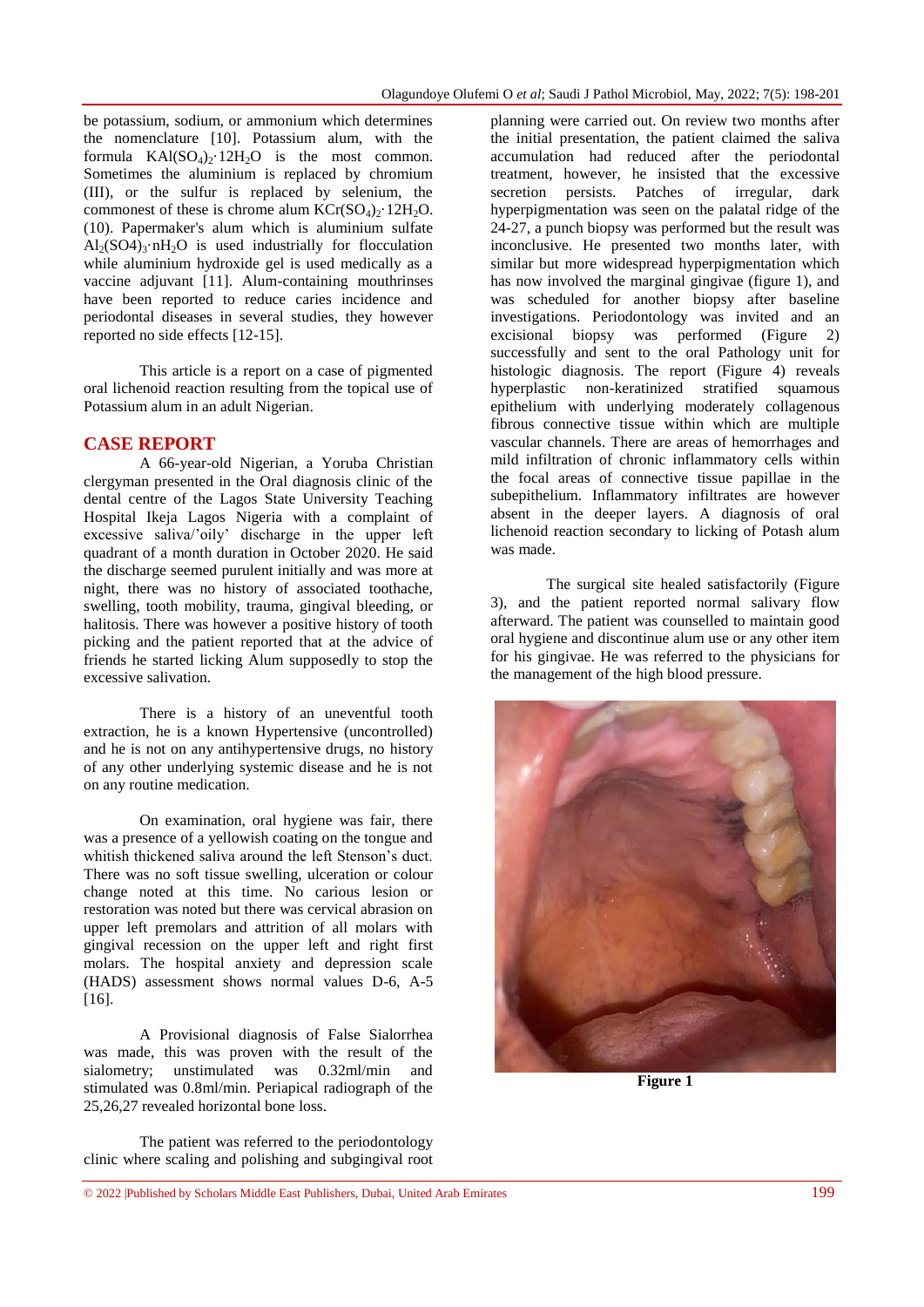Olagundoye Olufemi O *et al*; Saudi J Pathol Microbiol, May, 2022; 7(5): 198-201





**Figure 4: Sub-basal chronic inflammatory infiltration of the hyperplastic stratified squamous epithelium. Haematoxylin and Eosin staining x40 magnification**

### **DISCUSSION**

Oftentimes patients' complaint of excessive salivation is a result of intraoral saliva accumulation from swallowing difficulties which may be psychosomatic in origin, termed false sialorrhea. Home remedies by patients have variously been reported, a lot of which are medicinal plants and naturally occurring substances, some are however harmful. A Mexican study reported the use of herbal medicine by the Aztecs and Mayans in the management of oral/dental conditions, similar to another study in New Zealand where people use these despite inadequate scientific support for their applications in terms of the dose and the possible side effects [17, 18]. This explains the case of the patient in this report, the communal nature of the African society engenders a joint responsibility for the health of each one in the family or the community, this patient agreed to the use of alum by relations despite the fact that he is an elderly clergyman, with the belief that alternative therapy has no risk of allergic reactions or adverse effects because of the natural source.

Although lichenoid reactions commonly appear as white streaks, they may be pigmented in Blacks as it appeared in this case, pathogenesis is not very clear but it is thought to be a result of polymorphisms of the cytochrome P450 enzymes resulting in alteration in the metabolism of some substances in susceptible people1. Potash alum mouth rinse (0.02 M) use is not new in dentistry, anticariogenic effects was reported in children with drastic reduction in the plaque and salivary levels of oral Streptococcus (S. mutans, S. mitis, S. salivarius) [12- 15]. It is reportedly been used for gingival retraction because of its astringent properties, it significantly reduced existing dental plaque in children who followed normal oral hygiene habits including tooth brushing for a period of 4 weeks [13]. No adverse effects to the oral hard or soft tissues were reported in these studies unlike in this case report, the lichenoid reaction in the case presented must have been dose-related unlike 0.02M in the studies reported this patient was not applying a solution, he sucked on the chunk of the aluminum salt for an extended period daily.